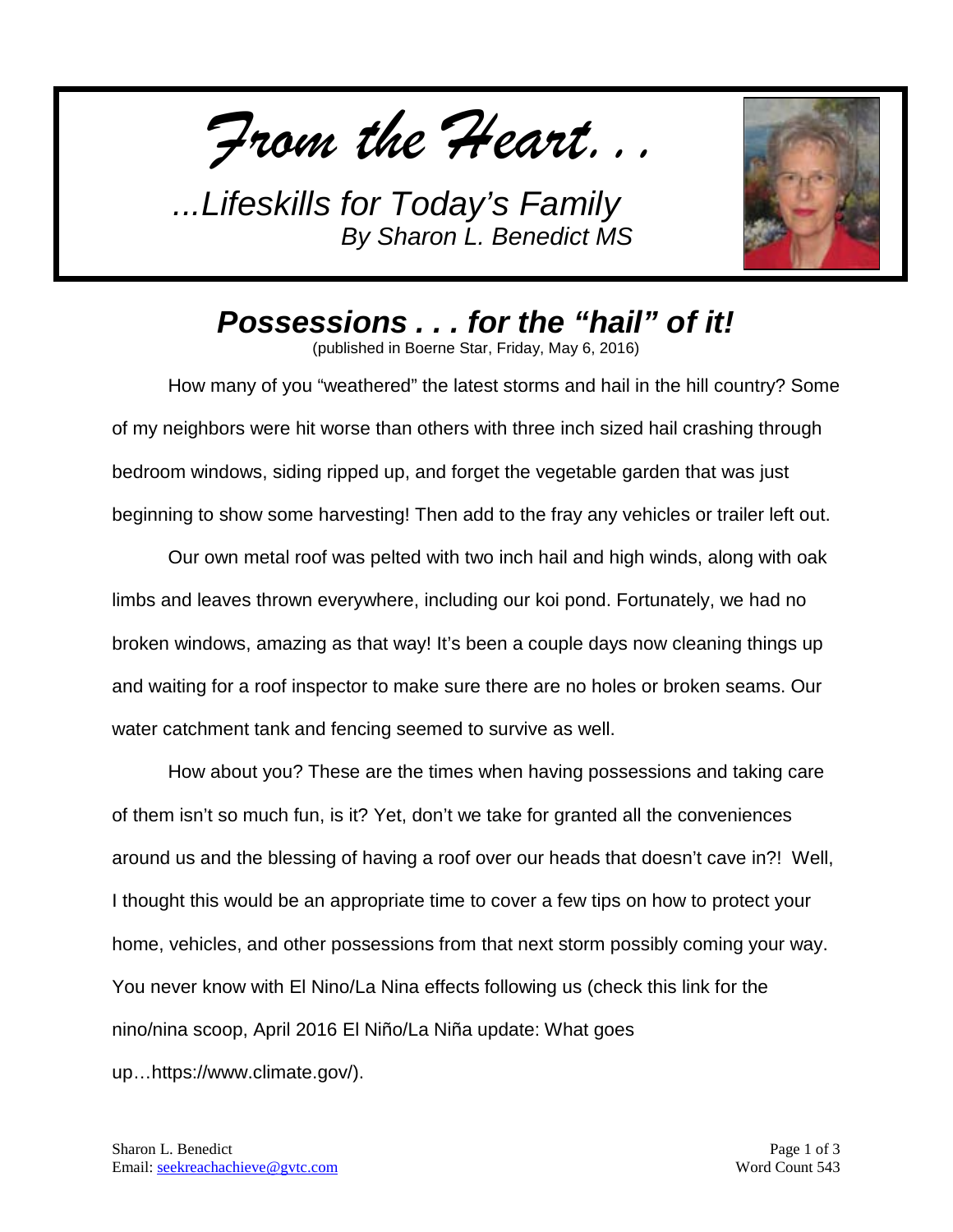Here are some preventative tips I hope will make it easier for you in the next go around.

- Wash out all your rain gutters and exterior drains of leaves and other particles to avoid water backups on the ground and maybe even inside your home's walls. Extra important for those who have a water catchment system. You don't want to lose precious water that you will need in drier, hotter weather.
- Install a battery backup system for your water pump; consider a backup generator as well, especially for those in more rural areas.
- Reinforce your windows with shutters, heavy-duty hinges, deadbolts to doors, to withstand strong winds.
- Trim trees nearby your home and any other structure where branches could fall and cause damage.
- If you have time prior to storm, clear all loose items including outdoor furniture that could take flight or float away during a storm.
- Check your homeowner insurance for wind, storm, hail coverage, deductibles, and exclusions for not just the home but also personal possessions. Make sure it adequately covers you where you live.
- Periodically check your roof, not just after a storm hits.
- Document your possessions by keeping an up-to-date home inventory list (most money management software programs have this feature). Keep a copy at home and in your safe deposit box.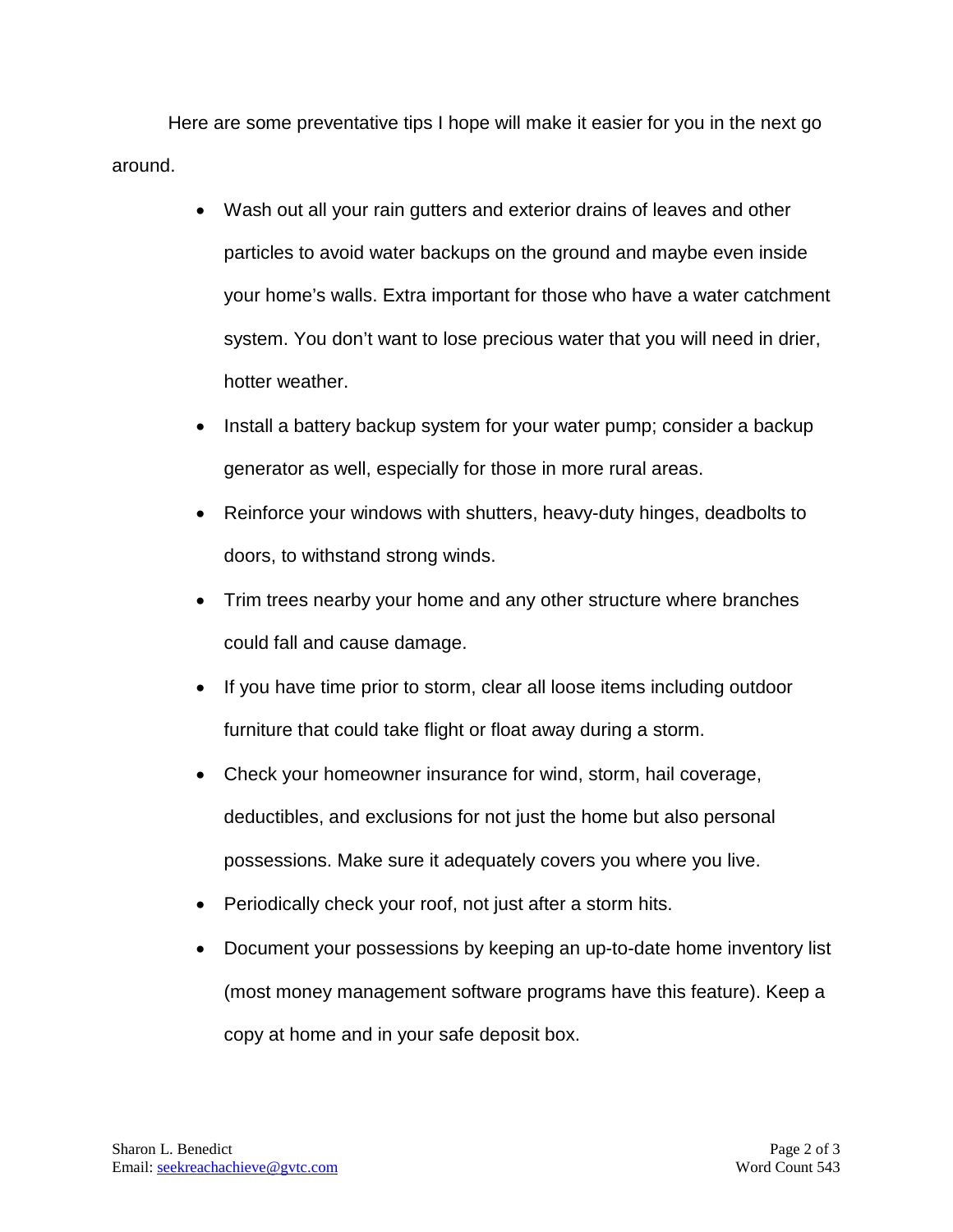These are just a few tips with more coming in part two article. While experts continue to estimate the repair costs for homes and public areas throughout the hill country and Texas, possibly in the billions, let's all be there for our neighbors as we each work on getting our homes and possessions taken care of.

--

Sharon L. Benedict, is a speaker, author, and weaver, and loving it! She is available for speaking engagements, free-lance writing, and will even weave you a one-of-kind creation, just for you. Sharon also welcomes your questions and comments and can be contacted at *[seekreachachieve@gvtc.com](mailto:seekreachachieve@gvtc.com)*. Visit her website at *[www.celebratingyourjourney.com](http://www.celebratingyourjourney.com/)*.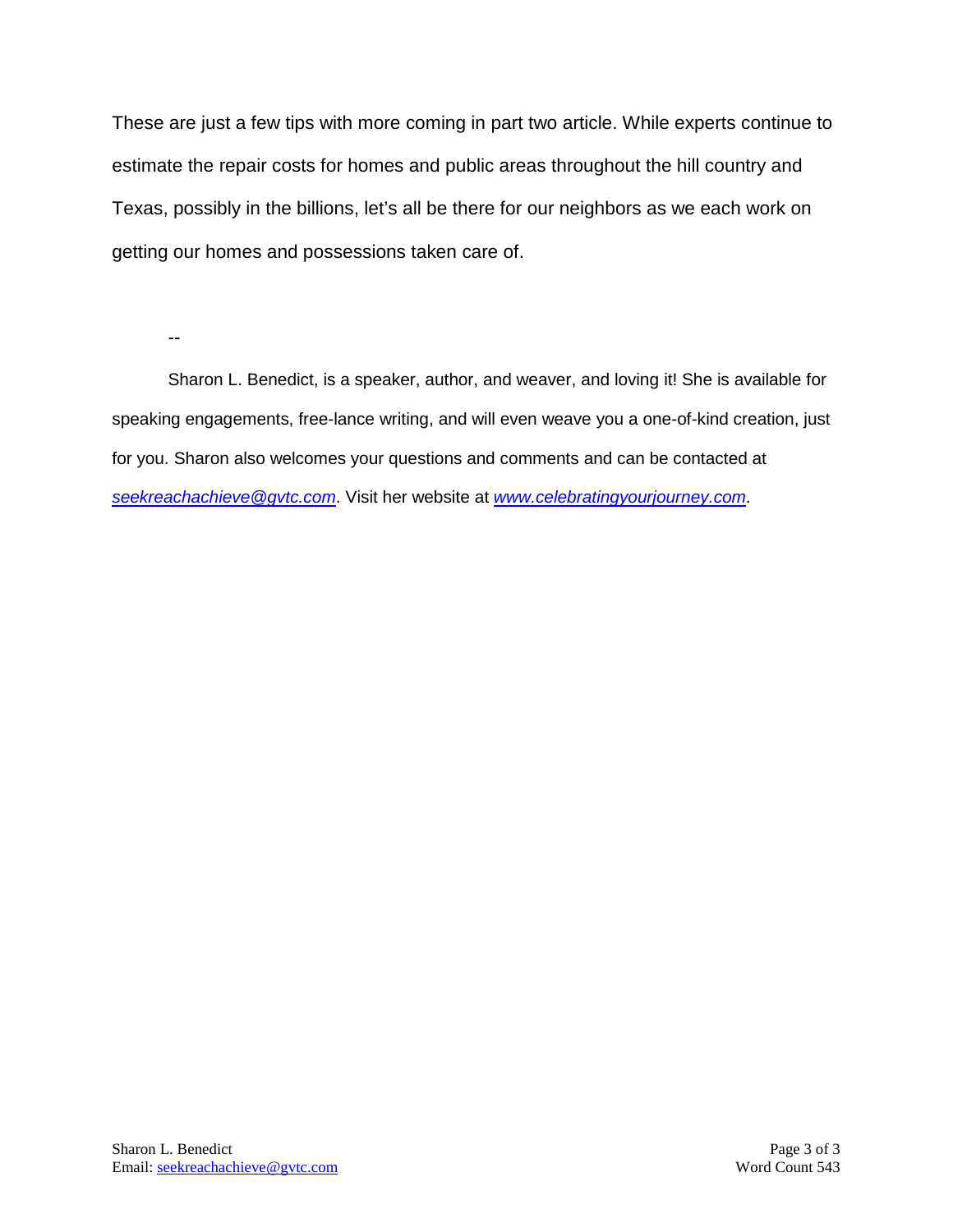*From the Heart...*



*Possessions . . . for the "hail" of it!, part 2* (published in Boerne Star, Friday, May 13, 2016)

With more storm predictions hovering us every week, here we go again on a few more tips on how to take care of your home and possessions for the "hail" of it! Be sure to check previous article for the first set of tips.

- Install Sewer Backflow Valve in a deluge to stop sewage from backing up into your homes through drainpipes.
- Protect HVAC Equipment and Appliances, particularly in flood prone areas. Install units above potential water level in a storm or inside a concrete or masonry block wall. This includes electrical system components, panels, meters, switches, outlets. Washers and driers located in a basement or on first floor should be elevated and secured above flood level.
- With the likelihood of increasing storms, hurricanes, and floods in the future; protecting your home from rising water and making sure your roof is in good condition are more important than ever.
- Protect your vehicles. Get them in the garage or purchase protective coverings for them, such as from [http://www.hailprotector.com/.](http://www.hailprotector.com/) But check out their competition as well for what will work for you.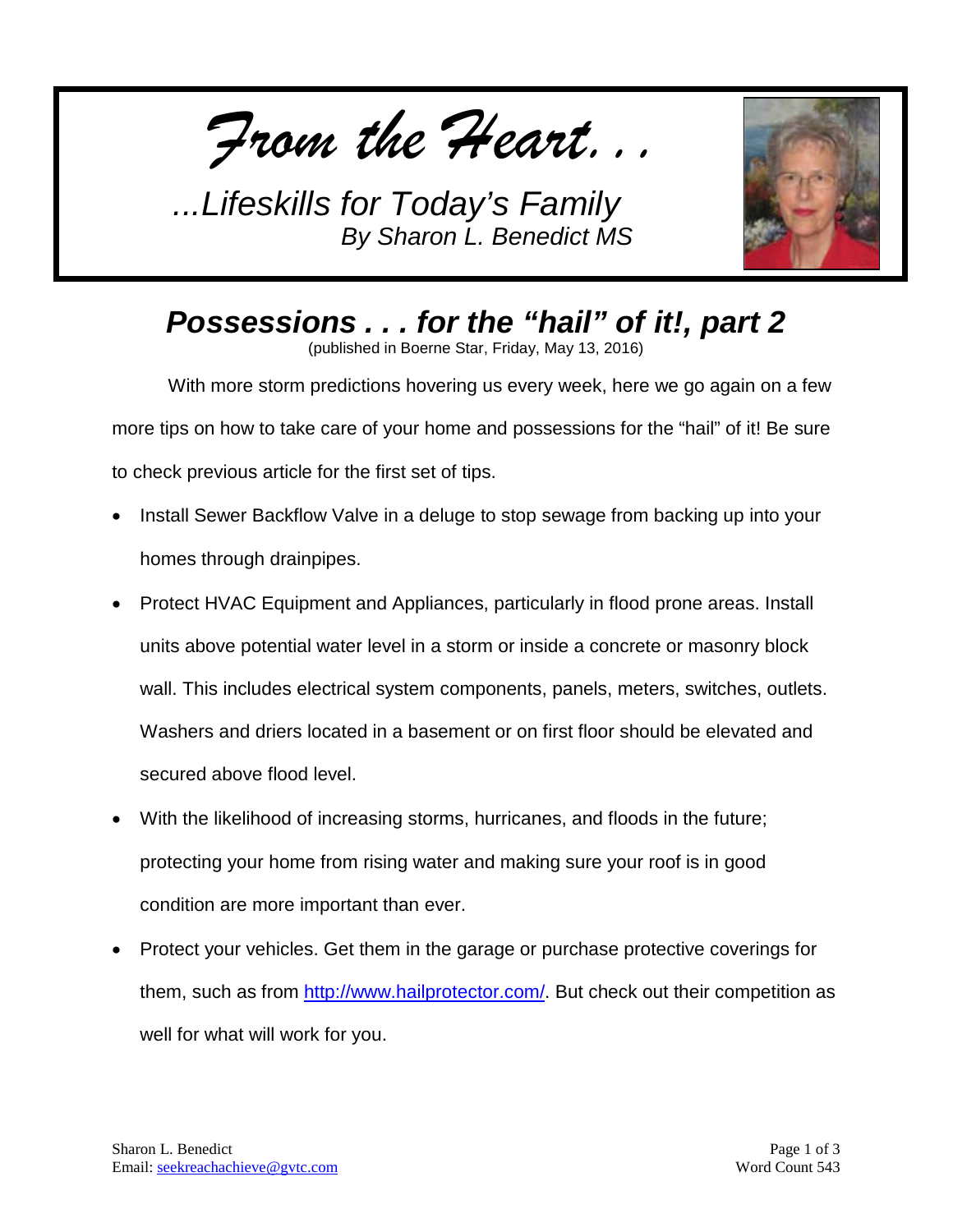- In case you have to leave your home after storm damage, have clothes and toiletries already packed for your family; have insurance policy numbers, insurance phone, and agent's phone number with you; and money in your pockets to cover you for a few days or week. Also, have your city, county, and state emergency services contacts in hand.
- You may want to consider having your prized possessions, photographs, artwork put in a safe place from any potential damage.
- Contact your insurance agent for tips on what to do preventatively. It just may reduce your premiums.

I am sure there are more tips to consider, but these two articles should hopefully get you motivated to protect yourself, your family, and maybe even your neighbors.

According to Patrick Danner, My San Antonio online*, USAA scrambles to process 16,500 claims from hail storm* (April 13, 2016), "State Farm reported last month that Texas had more hail and wind damage claims than any other state in 2015. Texas had 52,477 hail claims. Runner-up Illinois had 26,975. Texas also had the most wind claims, 11,183, finishing just ahead of Georgia, which had 11,018."

So, as you can imagine we all need to do our due diligence and not just presume everything will be ok if you don't do anything different that you always have. Talk with your neighbors to possibly get a prepared plan of action just in case. If you have a homeowner's association, talk with them about an emergency plan that may already be in place. If a plan is not in place, help them create one.

--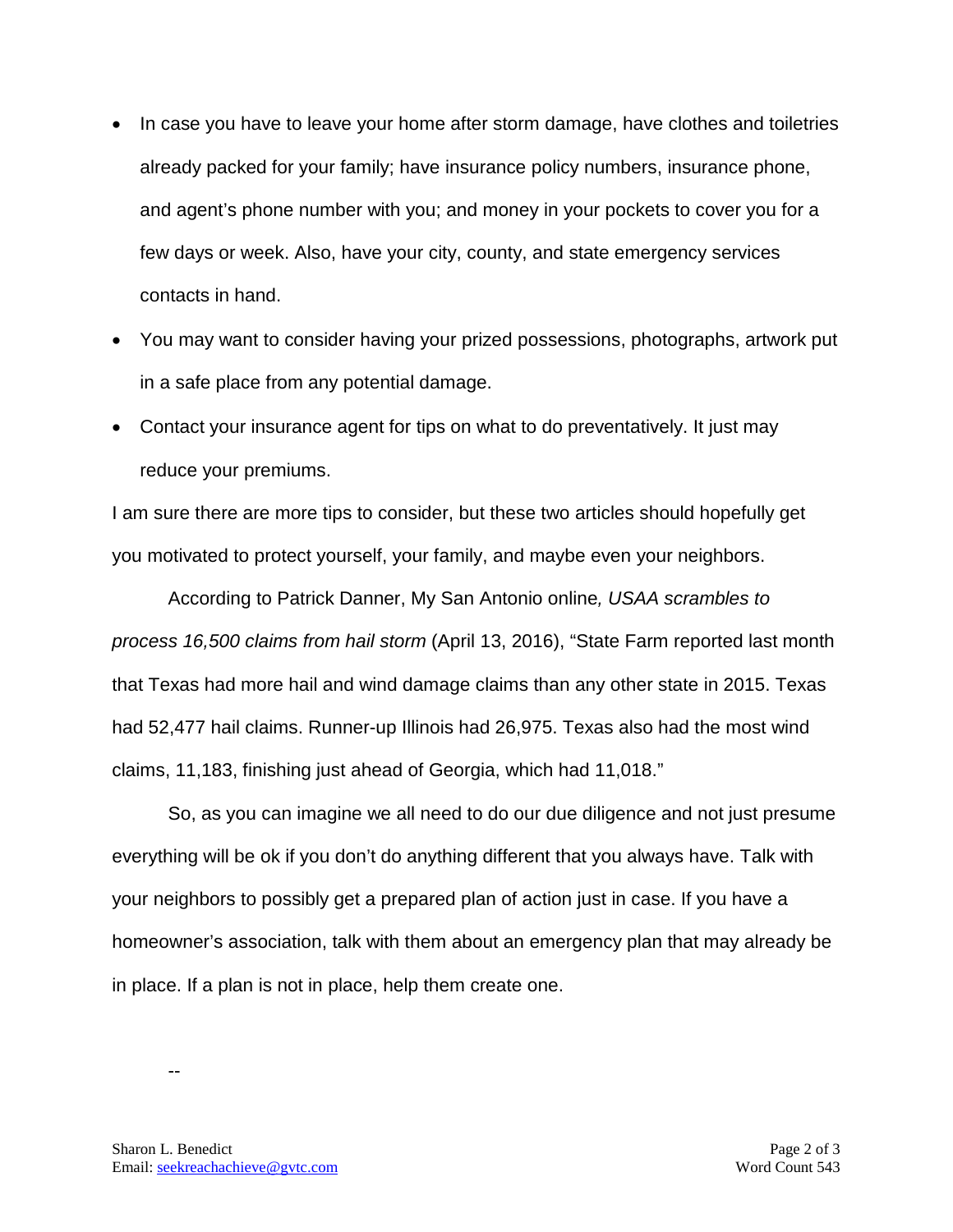Sharon L. Benedict, is a speaker, author, and weaver, and loving it! She is available for speaking engagements, free-lance writing, and will even weave you a one-of-kind creation, just for you. Sharon also welcomes your questions and comments and can be contacted at *[seekreachachieve@gvtc.com](mailto:seekreachachieve@gvtc.com)*. Visit her website at *[www.celebratingyourjourney.com](http://www.celebratingyourjourney.com/)*.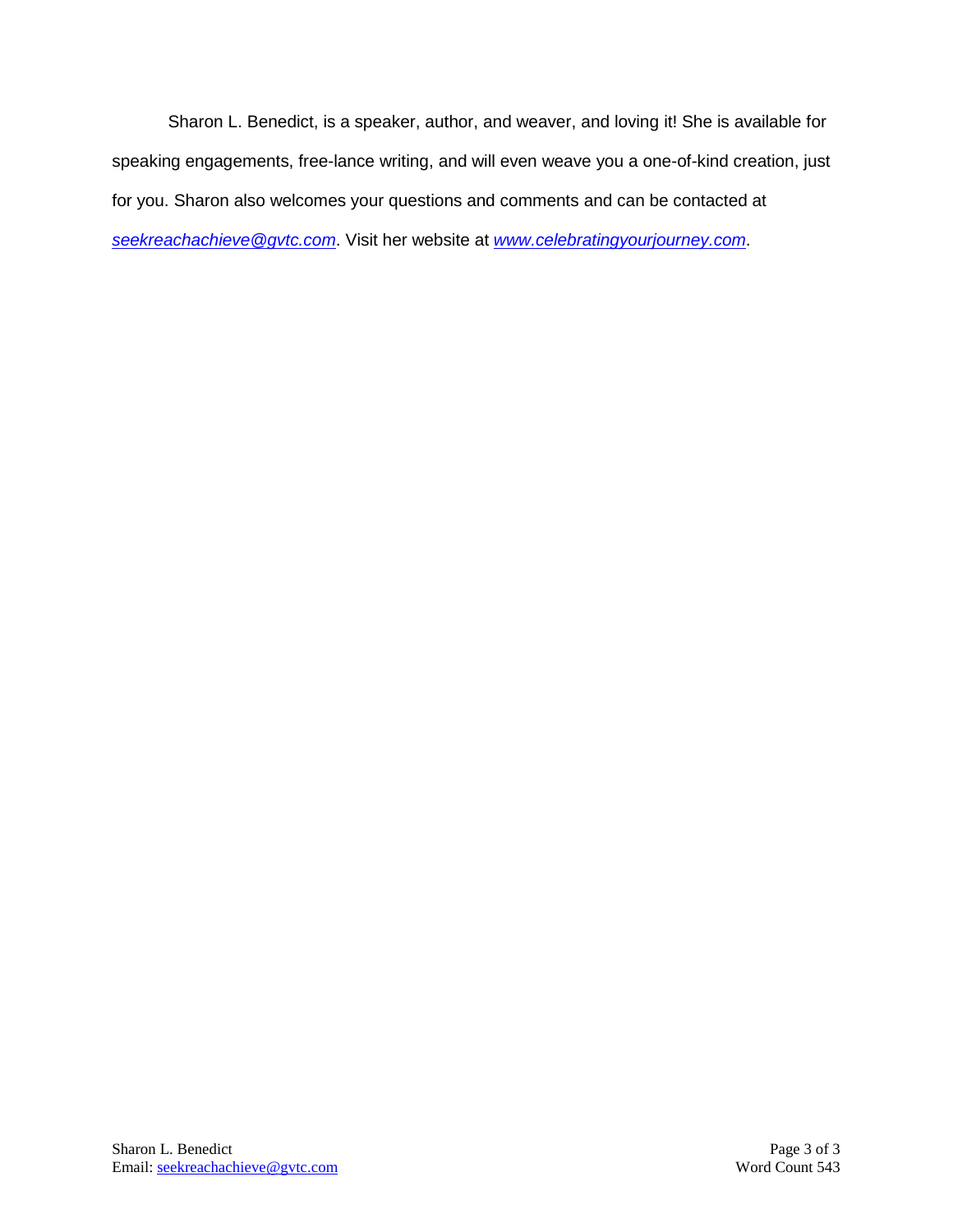*From the Heart...*



## *Taking Care of Your Possessions . . . how do you identify?*

(published in Boerne Star, Friday, May 20, 2016)

With all the gender identity confusion going on in our nation right now, I thought I would give you my take on who takes care of your possessions, or not. Yep, you read right. I by no means want to demean this complex and very personal issue facing our nation's people. Yet, I couldn't help myself see the lighter side of life on this. Can you go with me on this lighter version for a few minutes? I hope so. If not, I offer my apologies in advance for offending anyone's sensibilities.

Here's a question for you. How do you identify yourself when it comes to changing the A/C filters, or washing clothes, or mowing the lawn? Do you say to your spouse "I just don't identify with doing the dishes or laundry. It just doesn't feel right for me to do them!" You may also say, "I identify more with going out to eat and simply buying more clothes instead of washing the ones I already have. It just makes life more comfortable for me."

If we are going to be honest with ourselves, we all know we have used that kind of logic on more than one occasion, right? I know I have. I confess when it comes to vacuuming the house and dusting the shades I find all kinds of sincere reasons why I feel my spouse is much more capable for those duties. I explain it's hard moving the furniture, and he is much taller so he can more easily reach the top of the shades. I do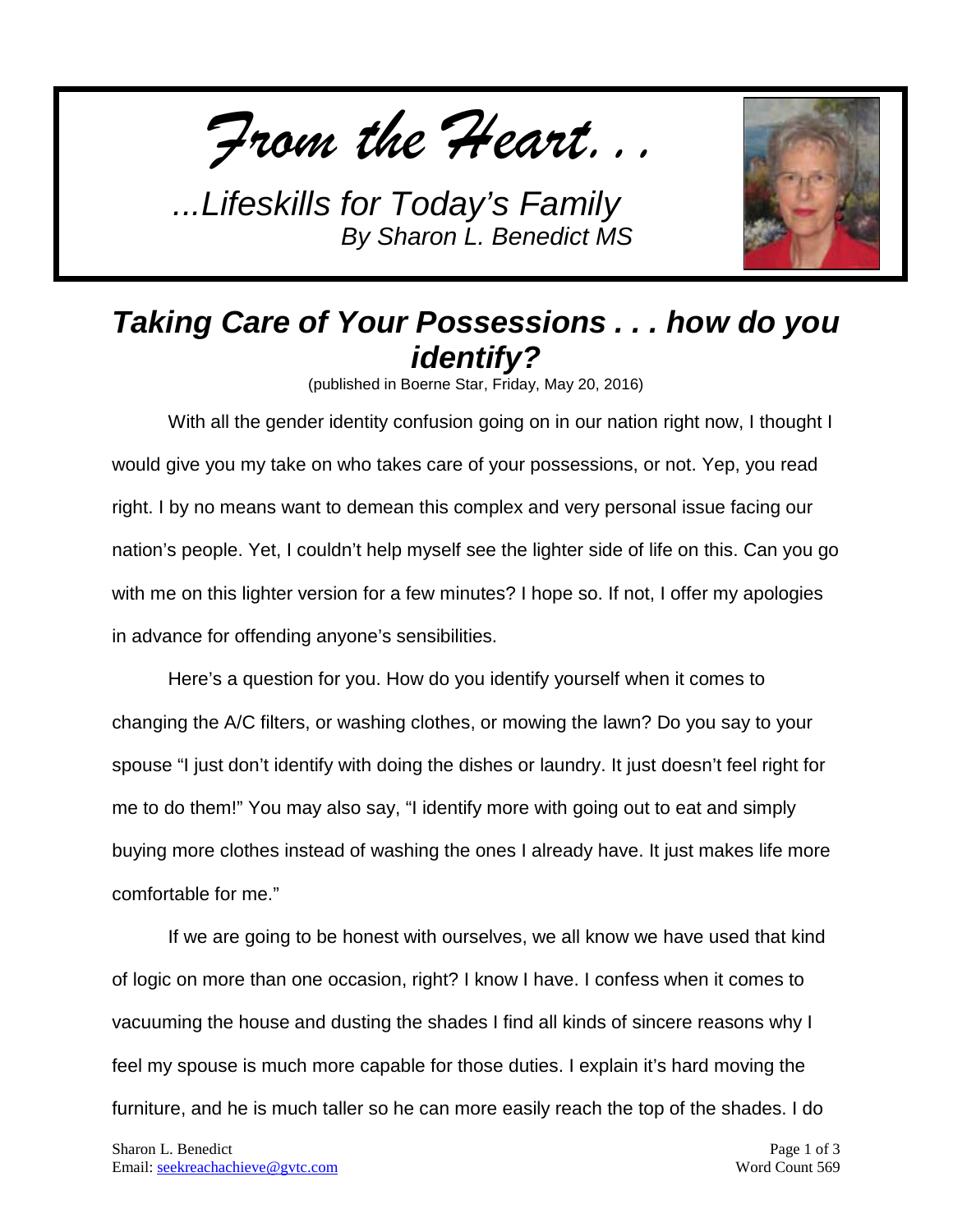volunteer to pick up any clothes on the floor and even move the lighter furniture to help him take care of those chores meant for someone else. Sound familiar?

Or are there some out there who simply decide to do your own thing even if those close to you would struggle with your "chore identity" decision? For the moment, I choose to be your advocate in one way. Yes, we all have distinct personalities that often direct the way we do things and with some things we don't do. One personality may have skills that shine when working with numbers. So, that person may end up balancing the check book or holding the family to the budget. Another personality may definitely need others to share doing a particular job because relationships are really more important than the job to get done.

So, when it comes to any "chore identity" issue, there are some factors involved that may be relevant to consider. It is actually a very positive thing to constructively guide someone's personality and skills to those chores that best suit them. That doesn't mean other chores get ignored. Those chores are necessary and need to get done no matter how "out of sync" with your psyche or frustrating they may be.

Isn't the bottom line for us all to get along? Isn't fostering harmony and helpful relationships more important than possessions. If it is, then taking care of those possessions can actually tighten the bond of those relationships. So, the next time you feel a "chore identity" crisis coming on, remember to cherish those around you as you both whistle while you work together.

Sharon L. Benedict, is a speaker, author, and weaver, and loving it! She is available for speaking engagements, free-lance writing, and will even weave you a one-of-kind creation, just

--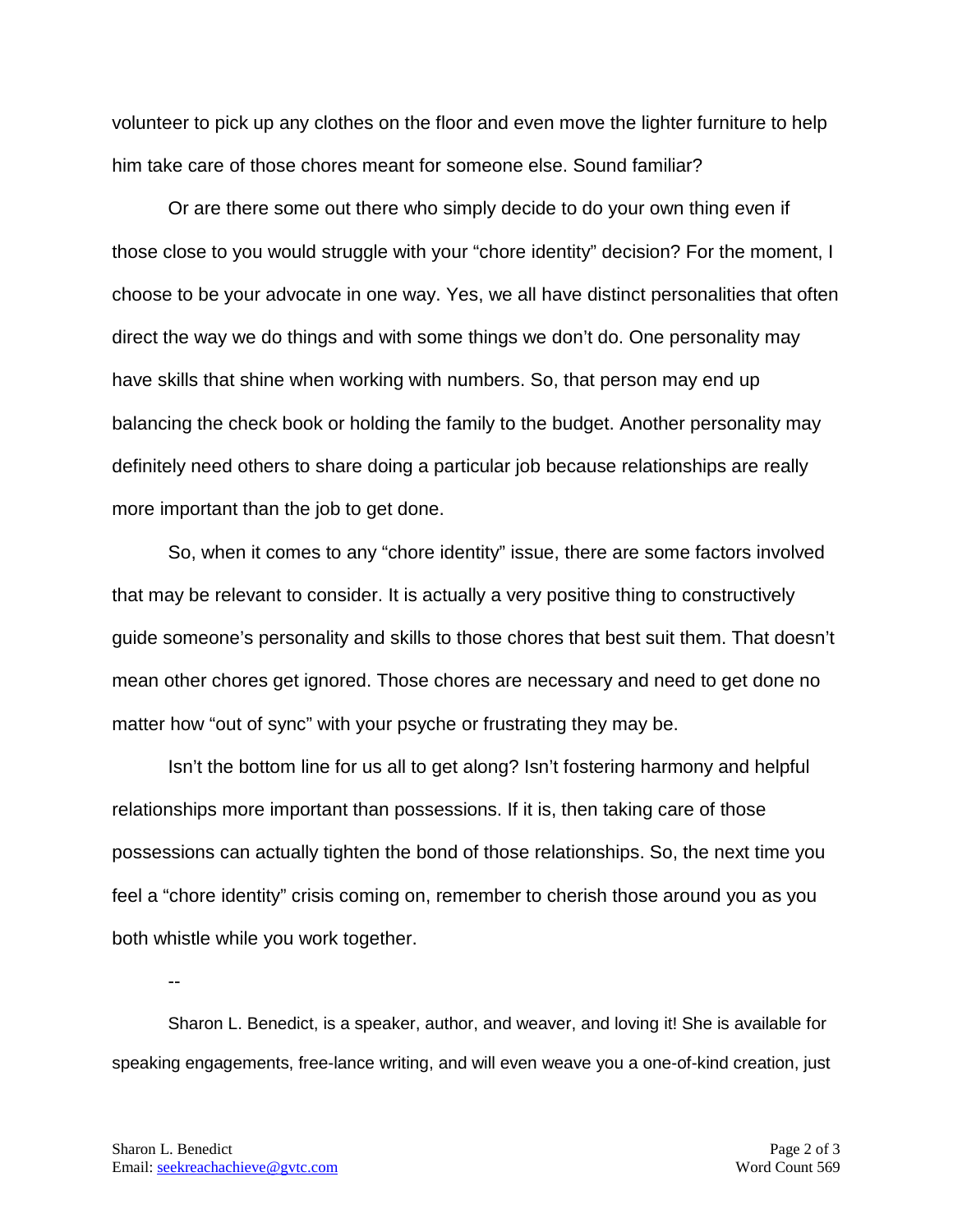for you. Sharon also welcomes your questions and comments and can be contacted at *[seekreachachieve@gvtc.com](mailto:seekreachachieve@gvtc.com)*. Visit her website at *[www.celebratingyourjourney.com](http://www.celebratingyourjourney.com/)*.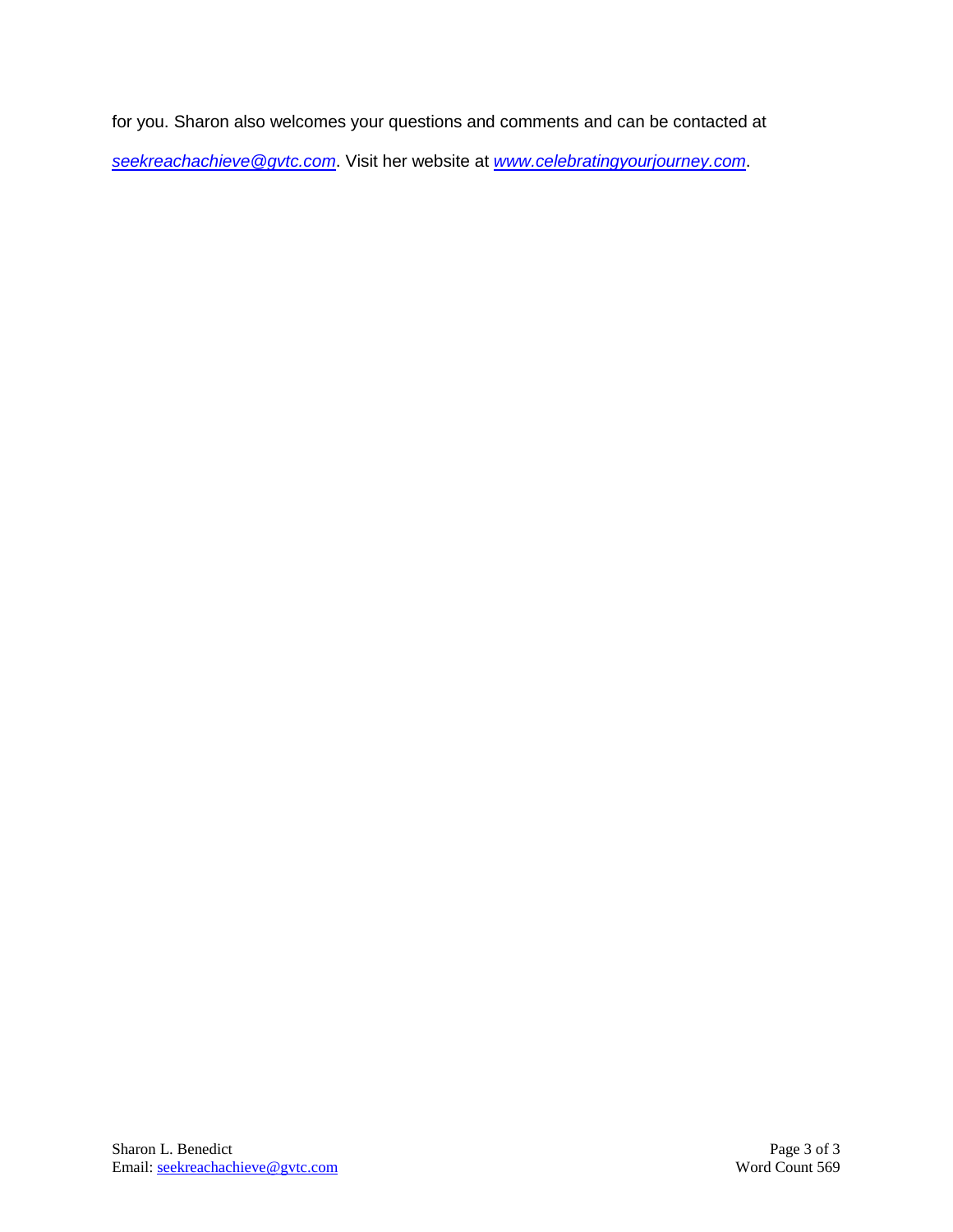*From the Heart...*



## *Possessions & a Colonoscopy . . . are you kidding?!*

(published in Boerne Star, Friday, May 27, 2016)

I just couldn't pass this up since I braved having one this week . . . a colonoscopy

that is. Of course, you ask "How does this month's lifeskill, *Possessions*, have anything to do with a colonoscopy?!" Here are some hints:

- Clothes aren't everything when handed a patient gown! And like possessions, definitely doesn't make the man or woman!
- Swallowing down the Prep and what comes after (or actually leaves you) is always a great motivator for doing a thorough cleaning of self and other "obvious" possessions nearby like nothing else!
- Taking inventory of your innards is something not to Facebook or Twitter a video, please!
- Spring cleaning out the pipes is not quite like vacuuming up the dirt, dust, and grime; but close and personal!
- Fixing any leaks in the hose is for the expert, that's for sure!
- The one time you can relax, even sleep, while others work on your parts! And like me, you may in your groggy recovery state say all kinds of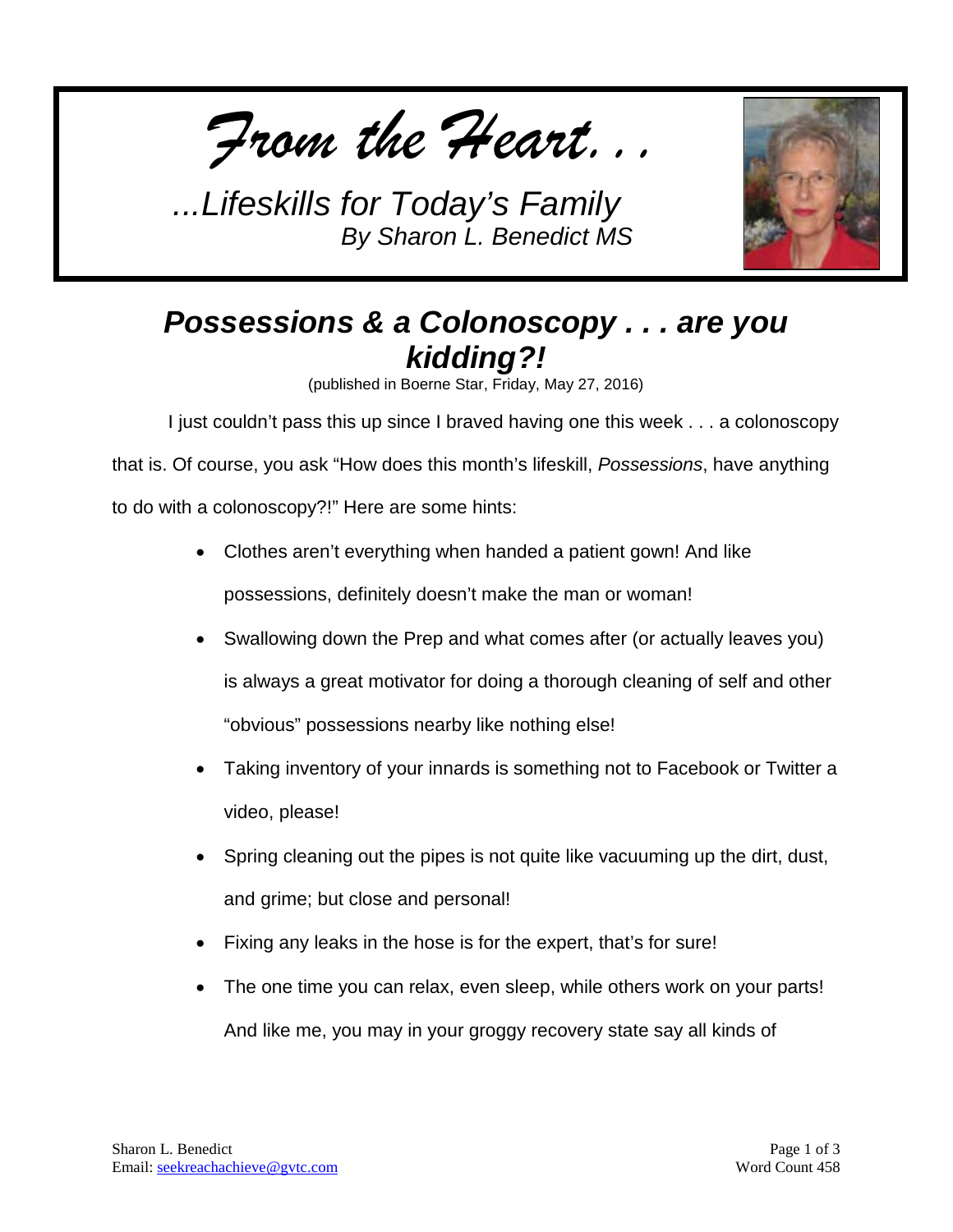"wonderful, no holds barred" gems to the anesthesiologist, nurses, and the one who drives you home!

• Focus on one of life's unique precious possessions, your body . . . worth a lifetime of maintenance!

I could go on and on . . . oops! That sounds like another one to me! Sorry for that. I will try my best to shift my focus and relieve you of any more "gutter-like" humor. Oops! There I go again. Help! I think I need some trauma counseling to root out and get past this "crud drinking" procedure that has possessed me! Oops! there it is again. Need to avoid words like "go on and on," and "relieve." Although, they are a little more subtle. Maybe that means there is hope for me!

So, while I am in that blissful place of hope and so grateful this colonic adventure is over at least for the next five to ten years, I think I will go shopping. I am feeling so skinny right now that a new outfit is exactly what my "soul" doctor ordered. See, I told you. There is a direct connection between the two topics . . . Possessions and Colonoscopy!

I also leave you with these few gems a doctor claimed patients said during their procedure.

"Take it easy, Doc. You're boldly going where no man has gone before!" "Could you write a note for my wife saying that my head is not up there." "Hey Doc, let me know if you find my dignity."

--

Sharon L. Benedict, is a speaker, author, and weaver, and loving it! She is available for speaking engagements, free-lance writing, and will even weave you a one-of-kind creation, just